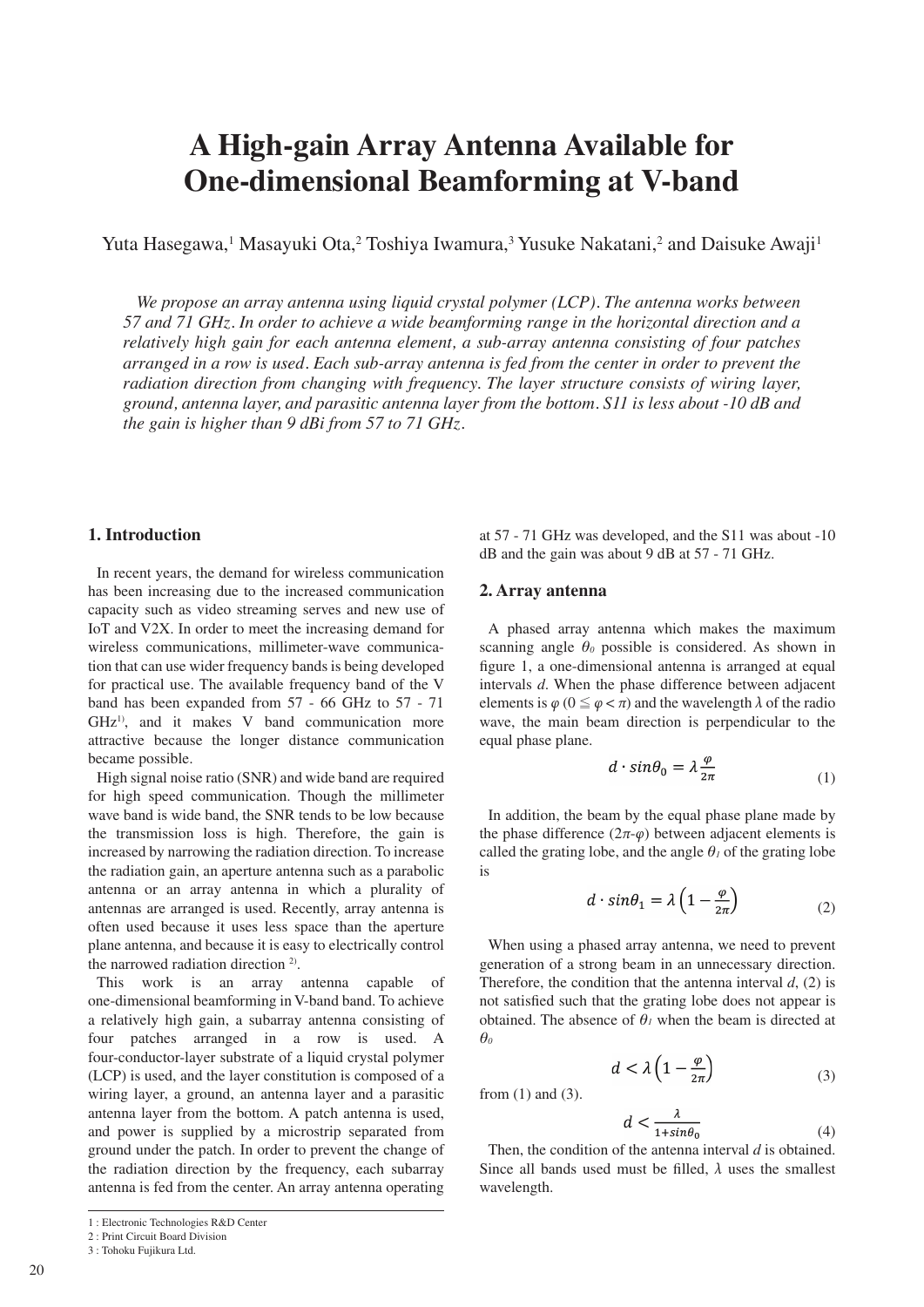

#### **3. Simulation**

The target of this development is  $\pm 45$  ° scanning of the vertical polarization in the horizontal direction, and the vertical coverage is about  $\pm$  10  $\degree$  antenna. Therefore, subarray antennas of 4 (vertical)  $\times$  1 (horizontal) arranged at the interval of 2.47 mm or less in the horizontal direction from (4) were examined. Fig. 2 shows the configuration of this antenna. This antenna consists of four layers: a feeder layer, a ground conductor layer, an antenna layer, and a parasitic antenna layer. From the feeder layer to the antenna layer, it is electromagnetically coupled through the aperture of the ground layer, and it does not conduct DC. By arranging the dielectric with high rigidity on the antenna, the following are aimed: Security of the flatness and wideband by weakening the confinement between antenna and ground conductor. Fig. 3 shows S11 and the radiation gain in the zenith direction.





#### **4. Measurement result**

The antenna was measured using a probe. Since the radiation direction is on the opposite side of the feed line surface to which the probe is applied, it is impossible to measure by placing the antenna substrate on the probe station. Therefore, as shown in figure 4, a probe setup obtained by hollowing out the antenna portion of the antenna substrate was prepared and measured. The TRL calibration $3$  is used to set the reference point near the antenna feed point. Since the measuring instrument was available up to 67 GHz and from 60 GHz, the measurement was carried out by dividing into two. Fig 5 shows the measurement results of S11. Though there was some variation, it became about -10 dB at 57 - 71 GHz. The measurement results of the radiation gain in the zenith direction are shown in figure 6. The gain was about 9 dBi.

## **5. Conclusion**

Millimeter-wave antennas are required to have high gain and wide band. A broadband antenna operating at 57 - 71 GHz has been developed using an LCP substrate. By arranging these antennas, high gain and horizontal beamforming is possible and this antenna which operates at 57 – 71 GHz makes high speed radio communication possible.

#### **Reference**

- 1) ITU-R M.1036-6 "Frequency arrangements for implementation of the terrestrial component of International Mobile Telecommunications (IMT) in the bands identified for IMT in the Radio Regulations," Oct. 2019.
- 2) Robert J. Mailloux, Phased Array Antenna Handbook (Artech House Antennas and Propagation Library), Artech House, 2005.
- 3) H. -. Eul and B. Schiek, "A generalized theory and new calibration procedures for network analyzer self-calibration," IEEE Transactions on Microwave Theory and Techniques, vol. 39, no. 4, pp. 724-731, April 1991, doi: 10.1109/22.76439.